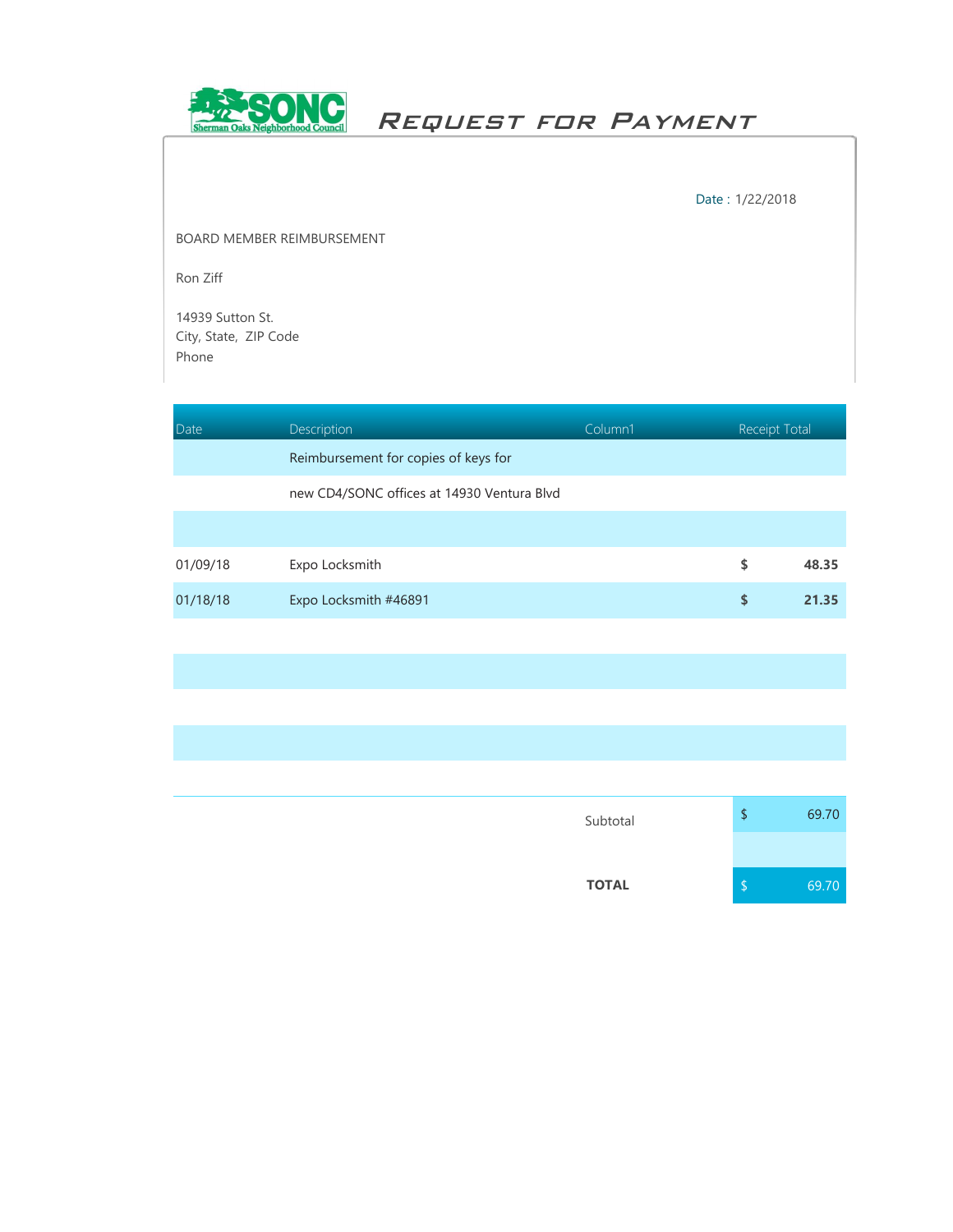

**Tom Capps <tom.capps.sonc@gmail.com>**

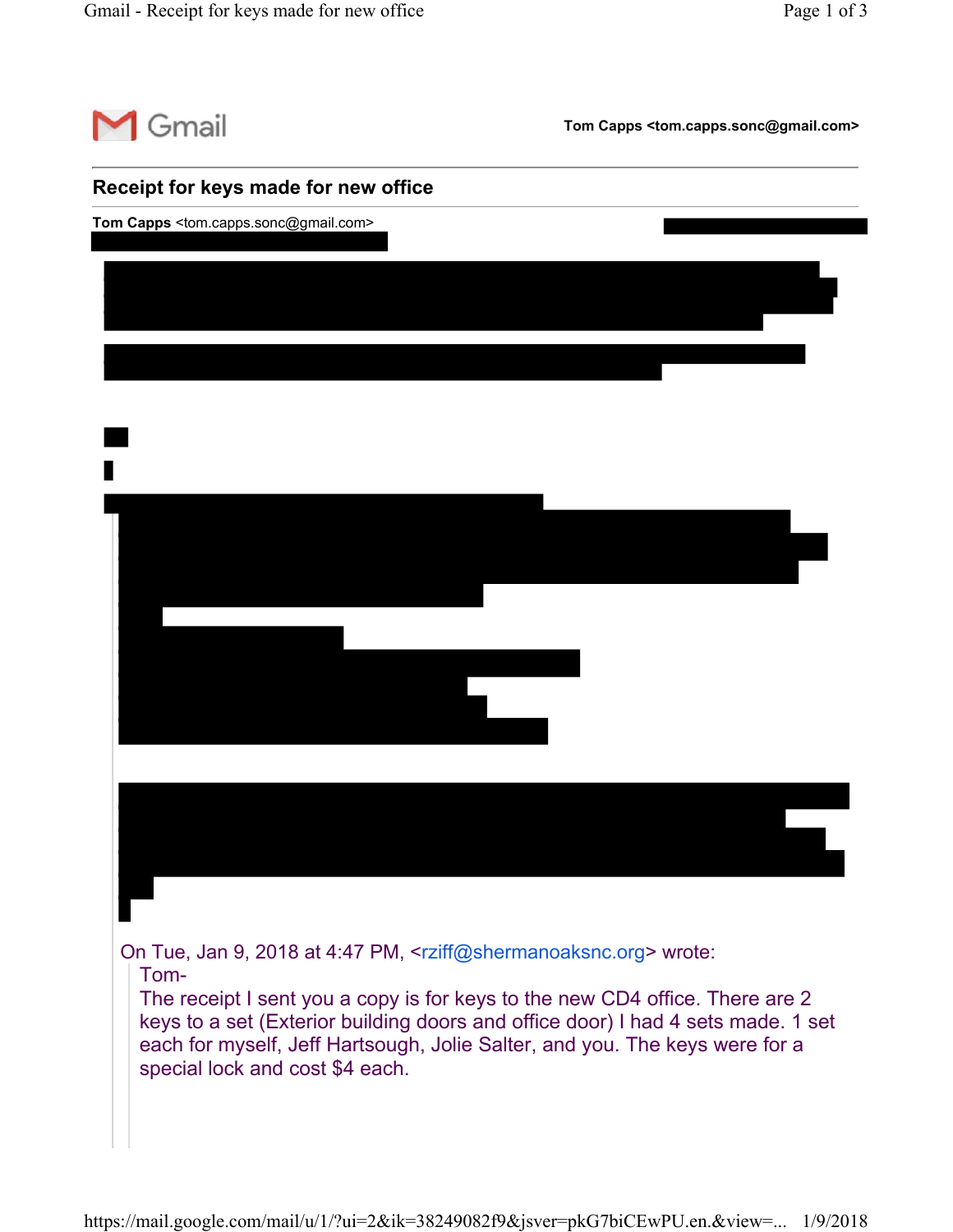There will also be a need for keys to the garage gate lock to be able to get into the garage after 6pm & on weekends. I don't know the cost. The key given to staff by the landlord is no good and doesn't work. -Ron

-----Original Message----- From: "Tom Capps" <tom.capps.sonc@gmail.com> Sent: Tuesday, January 9, 2018 6:56pm To: "Ron Ziff" <rziff@shermanoaksnc.org> Subject: Re: Receipt for keys made for new office

?? was this for copies of keys? Or something else? How many sets?

On Tue, Jan 9, 2018 at 3:27 PM, <rziff@shermanoaksnc.org> wrote:



## **EXPO LOCKSMITH**

Follow 14445 MOORPARK ST 5632 van nuys blvd unit 126 91401,sherman oaks ca SHERMAN OAKS, CA 91423 8187475678

> \$48.35 Custom Item

• Subtotal \$48.35 ◦ Tax\$0.00

\$48 35 DateJanuary 09, 2018 1:12 PM VISA CREDIT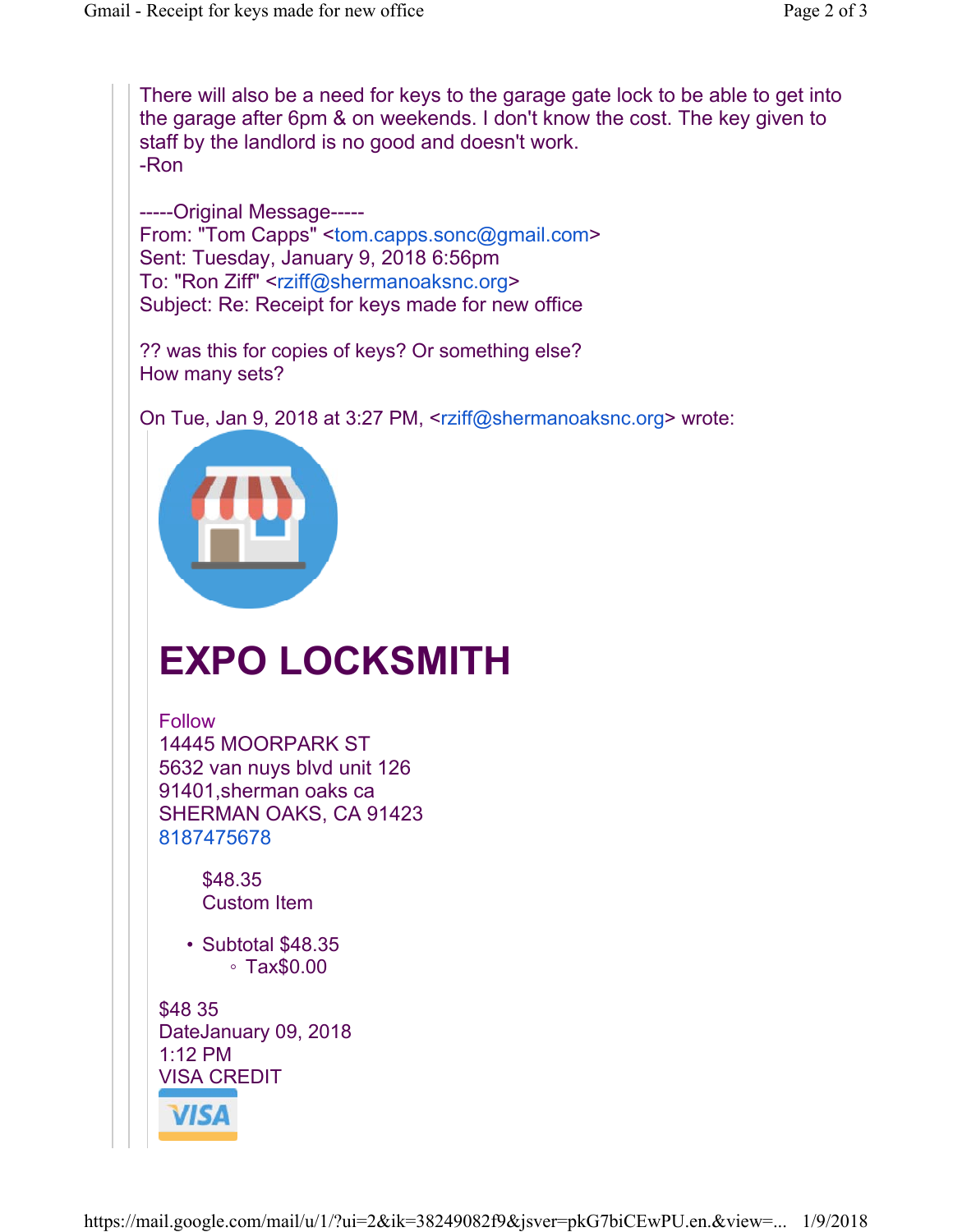